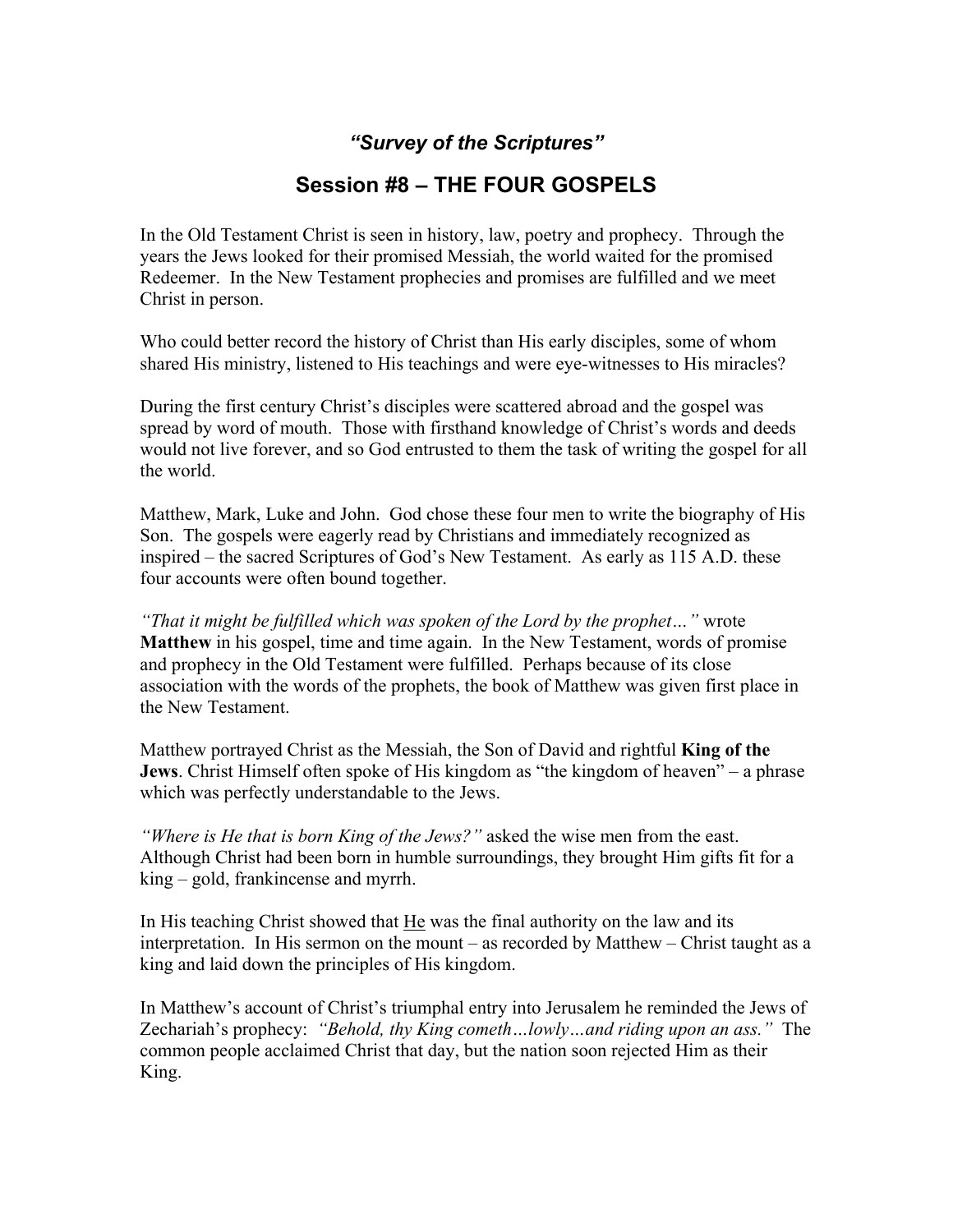Because Christ claimed to be King of the Jews He was crowned with thorns and mocked. On the cross where He died His accusation was nailed above Him: "This is Jesus, the King of the Jews."

As resurrected King, the Lord Jesus said to His followers: *"All power is given unto Me in heaven and in earth."* His last command, to go to all nations and teach His Word, is still being obeyed by His followers today.

**Mark** had many sources of information for the vivid and expressive biography he wrote. He talked and worked with Peter. The first Christians met in his mother's house in Jerusalem, and he went with Paul and Barnabas on their first missionary voyage.

Mark's inspired record revealed Jesus as the **Servant of God**. Mark wrote primarily for the practical-minded Romans, who were more interested in the deeds of Christ than in His teachings. In this active narrative the words "straightway," "forthwith" and "immediately" appear again and again.

In a series of vivid pictures Mark portrayed Jesus ministering to the people, healing the sick, feeding the hungry, raising the dead and showing by His power that He was the Son of God.

Through Mark, God made it clear that Christ's greatest ministry was His work of redemption. Almost a third of the book is devoted to the record of the death, burial and resurrection of the Lord Jesus Christ.

Through the Gospel of **Luke**, Christ was presented as the **Perfect Man**. His humanity was emphasized and this had a special appeal to the Greeks. Apparently Luke himself was a Gentile, and if so the only Gentile writer of the Bible. He called Christ by the name of "Jesus" or referred to Him as "the Lord" but did not use the Hebrew title of "Christ" or "Messiah".

Luke made it clear that he was drawing on other documents and references written by those who had been with Christ. A true historian, Luke gave the story of Christianity from the time of Christ to the extension of the church. He wrote his history in two parts: the Gospel of Luke and the Acts of the Apostles.

In the Gospel of Luke may be found the detailed story of the birth of Jesus, including the declaration of the angels to the shepherds that they would find Christ the Lord in a Bethlehem manger. Luke traced the genealogy of Jesus, the Son of Man, to Adam, the first man.

More of the Lord's parables are found in Luke than in any other gospel, and many of them begin with the words – "a certain man." We read of the lost sheep, the prodigal son, the Good Samaritan, the sower, the unjust judge. Through them all the love and compassion of Jesus shine out.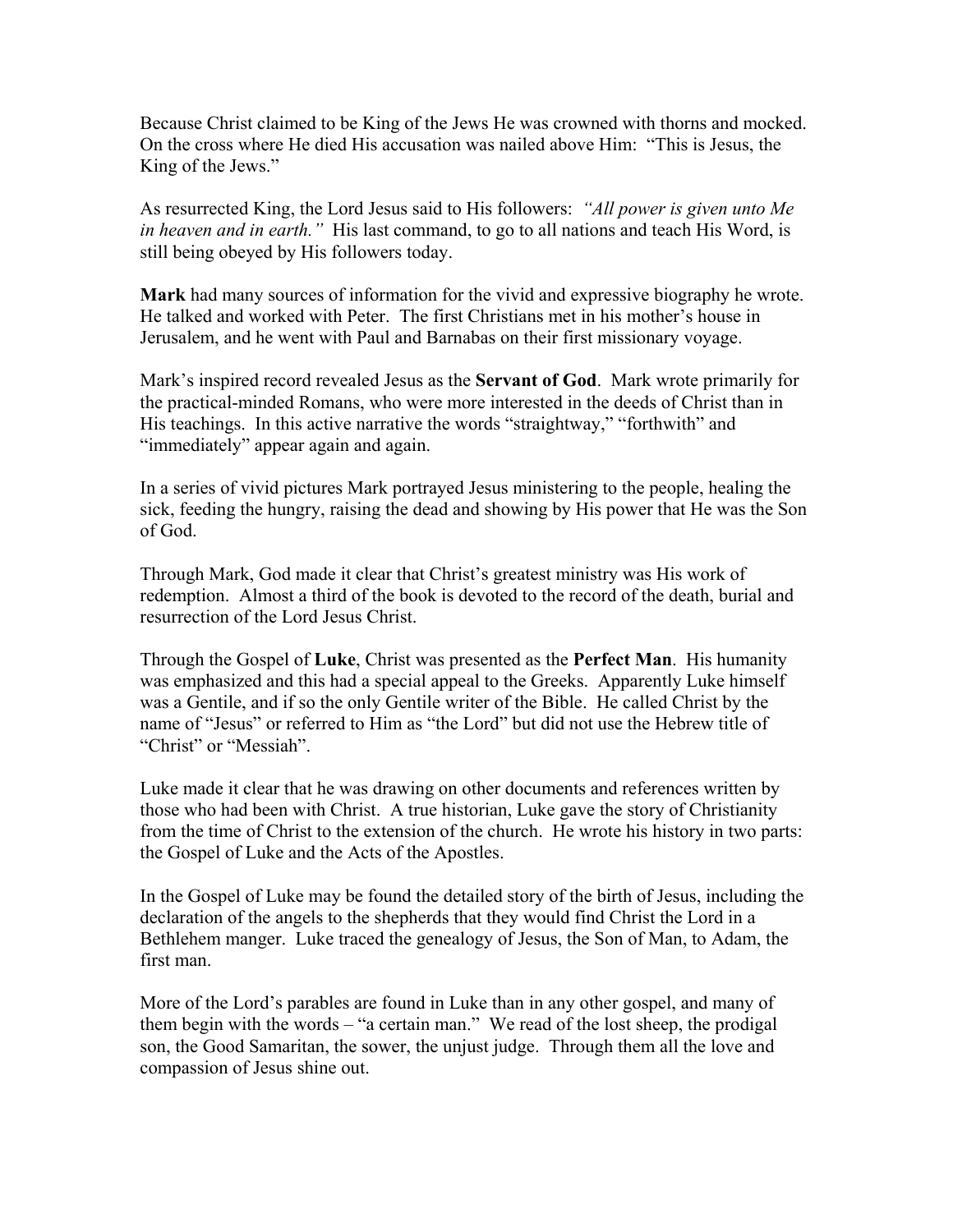Mary's psalm of praise – the Magnificat, the song of Zacharias, the song of the angels, all recorded by Luke, were the first hymns of the church and are still being sung. Luke's gospel was also a book of prayer, with the humanity of Jesus reflected in His prayerful dependence upon God His Father.

*"Behold my hands and my feet, that it is I myself. Handle me and see; for a spirit hath not flesh and bones as ye see Me have,"* Christ said to His disciples after His resurrection. While Luke recorded the suffering and death of the Son of Man, he gave detailed accounts of Christ's appearances to His disciples as a risen, glorified man.

God's good news – the story of Christ Jesus the Lord – was written for all the world to read, in terms understandable to the religious Jews, the cultured Greeks, the powerful Romans. Once again, as in the past, "holy men of God spake as they were moved by the Holy Ghost" to give God's message to mankind. Because of their similarity, the books of Matthew, Mark and Luke may be studied or surveyed together, and are often referred to as "the synoptics."

**John** was specially chosen to bear witness that Jesus was the **Son of God**. By the time John wrote his story there was no need for a new historical record of the life of Christ. Christian communities were increasing in number but some teachers were introducing strange beliefs and dangerous new doctrines concerning the person of Christ.

*"These things are written that ye might believe that Jesus is the Christ, the Son of God, and that believing ye might have life through His name."*  John's purpose was to demonstrate beyond all doubt that Jesus was the Son of God and eternal life could be obtained by believing in Him.

In John's Gospel we read that Christ declared Himself to be the Son of God. Then there was the witness of Martha, of Nathanael, John the Baptist, Peter, Thomas, and the Apostle John himself.

Seven miracles are recorded in which Christ revealed His divine power. These miracles demonstrated to the world Christ's control over the physical universe as He changed water into wine, multiplied the loaves and fishes, walked on the water, healed the sick, lame and blind, and restored life to the dead.

In seven beautiful pictures, Christ laid claim to His divinity. He was the Light of the World, the True Vine, the Good Shepherd, the Door, the Way, the Resurrection, and the Bread of Life. When He said, "Before Abraham was, I am" the Jews took up stones to kill Him, because He was obviously declaring Himself to be God.

God loved…the world! Christ came not to judge, but to save…the world! He takes away the sin of…the world! Christ, the Saviour of…the world! John's message was for all the world.